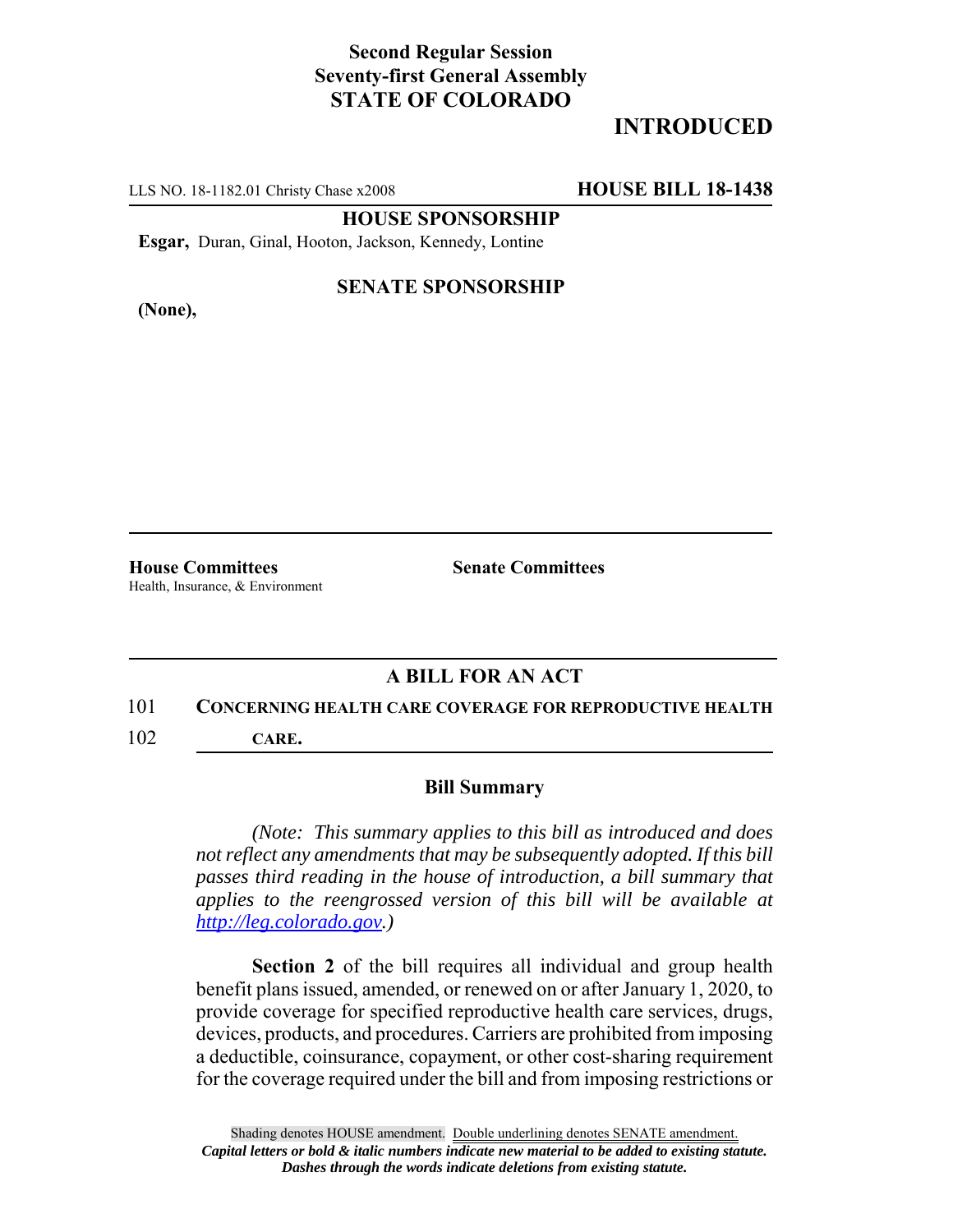delays on the coverage. Under specified circumstances, section 2 permits a carrier to offer a religious employer a plan that does not include coverage for abortion procedures that are contrary to the religious employer's religious tenets. Section 2 also prohibits a carrier from excluding an individual from participation in, denying an individual benefits under, or otherwise discriminating against an individual in the administration of a plan on the basis of the individual's actual or perceived race, color, national origin, sex, sexual orientation, gender identity, religion, age, or disability.

**Section 4** directs the department of health care policy and financing to administer a program to reimburse the cost of specified reproductive health care services, drugs, devices, products, and procedures provided to eligible individuals, which is defined to include individuals with reproductive health care needs who are enrolled in the medicaid program or the children's basic health plan or who are otherwise disqualified for participation in the medicaid program based on their immigration status.

The program must also provide medicaid or children's basic health plan benefits, as applicable, to pregnant individuals for 180 days, rather than the mandated 60 days, post-pregnancy, regardless of whether the individual's medicaid or children's basic health plan eligibility would otherwise terminate during that period based on an increase in income.

1 *Be it enacted by the General Assembly of the State of Colorado:*

2 **SECTION 1. Legislative declaration.** (1) The general assembly

3 hereby finds that:

 (a) Every individual possesses fundamental rights to privacy, dignity, and autonomy to make personal reproductive decisions, including the decision to seek reproductive health care such as prenatal care, contraception, and abortion;

 (b) Comprehensive reproductive health care, including safe abortion, is a vital component of an individual's overall health, and access to abortion is also a core component to individuals' social and economic equality. Indeed, the United States Supreme Court has firmly and repeatedly held, and specifically stated in *Planned Parenthood of Southeastern Pennsylvania v. Casey*, 505 U.S. 833 (1992), that the due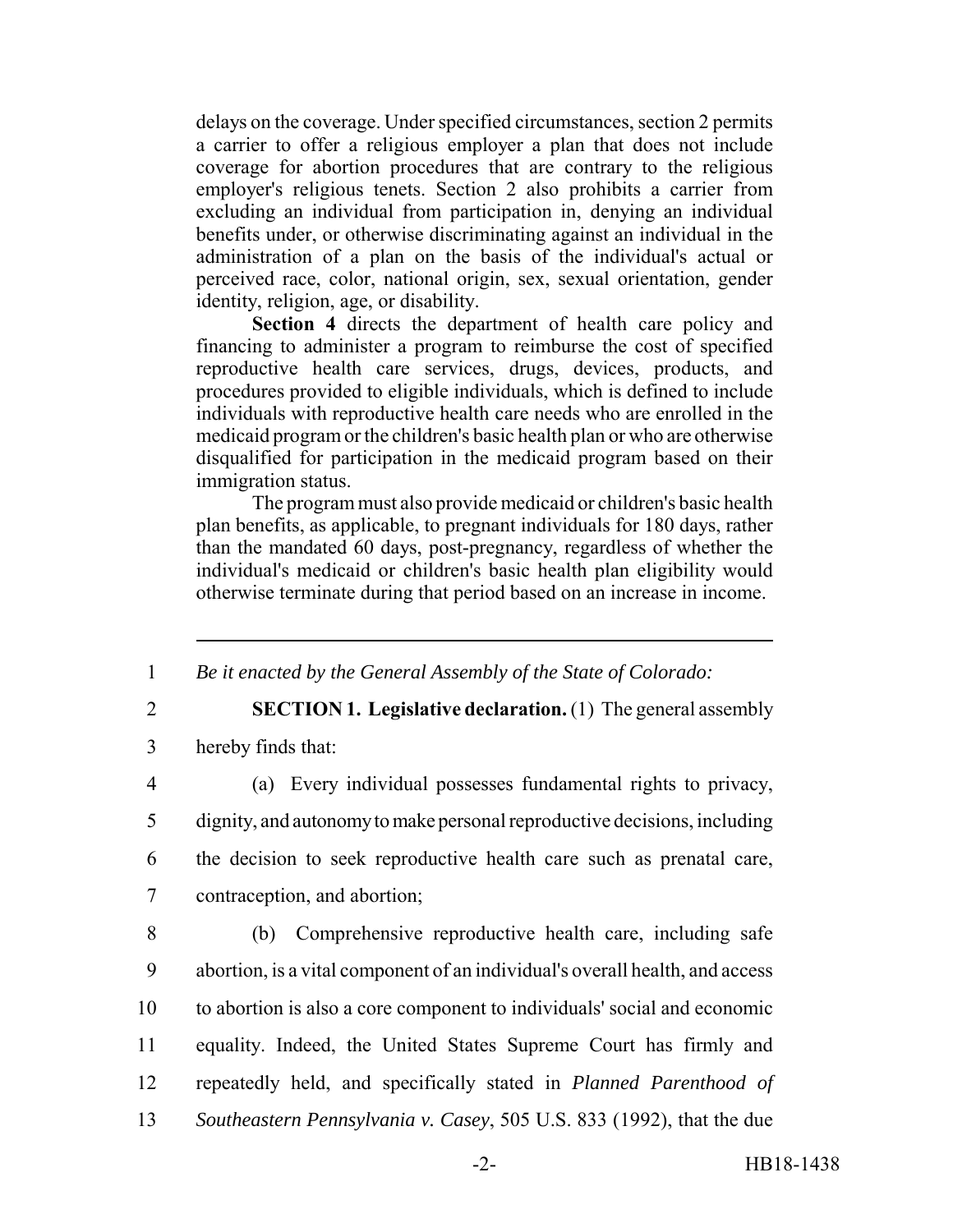process clause of the fourteenth amendment to the United States constitution protects a person's right to "personal decisions relating to marriage, procreation, contraception, family relationships, child rearing, and education" and recognized that "[t]he ability of women to participate equally in the economic and social life of the Nation has been facilitated by their ability to control their reproductive lives".

 (c) Before, during, and after pregnancy, adequate and affordable access to quality health care and high-quality providers helps ensure healthy births, healthy babies, and healthy parents. However, women who lack adequate prenatal care are three to four times more likely to die of pregnancy-related complications. In Colorado, maternal mortality rates have been rising, nearly doubling between 2008 and 2013.

 (d) Moreover, nearly half of pregnancies in the United States are unintended; individuals who lack insurance coverage or access to subsidized services are more likely to have unintended pregnancies and childbearing; and unintended childbearing is associated with negative consequences such as delayed prenatal care, increased risk of physical violence during pregnancy, maternal depression, decreased likelihood of breastfeeding, low birth weight, decreased mental and physical health during childhood, and lower educational attainment for the child;

 (e) To raise healthy families and contribute to a strong community, individuals also need affordable access to the full range of reproductive health care services, including screenings for cancer and sexually transmitted infections (STIs), contraceptive services, abortion care, prenatal care, labor and delivery services, and breastfeeding support and services. In Colorado, STI rates continue to be a serious health concern: For four of the most common STIs, Colorado has a higher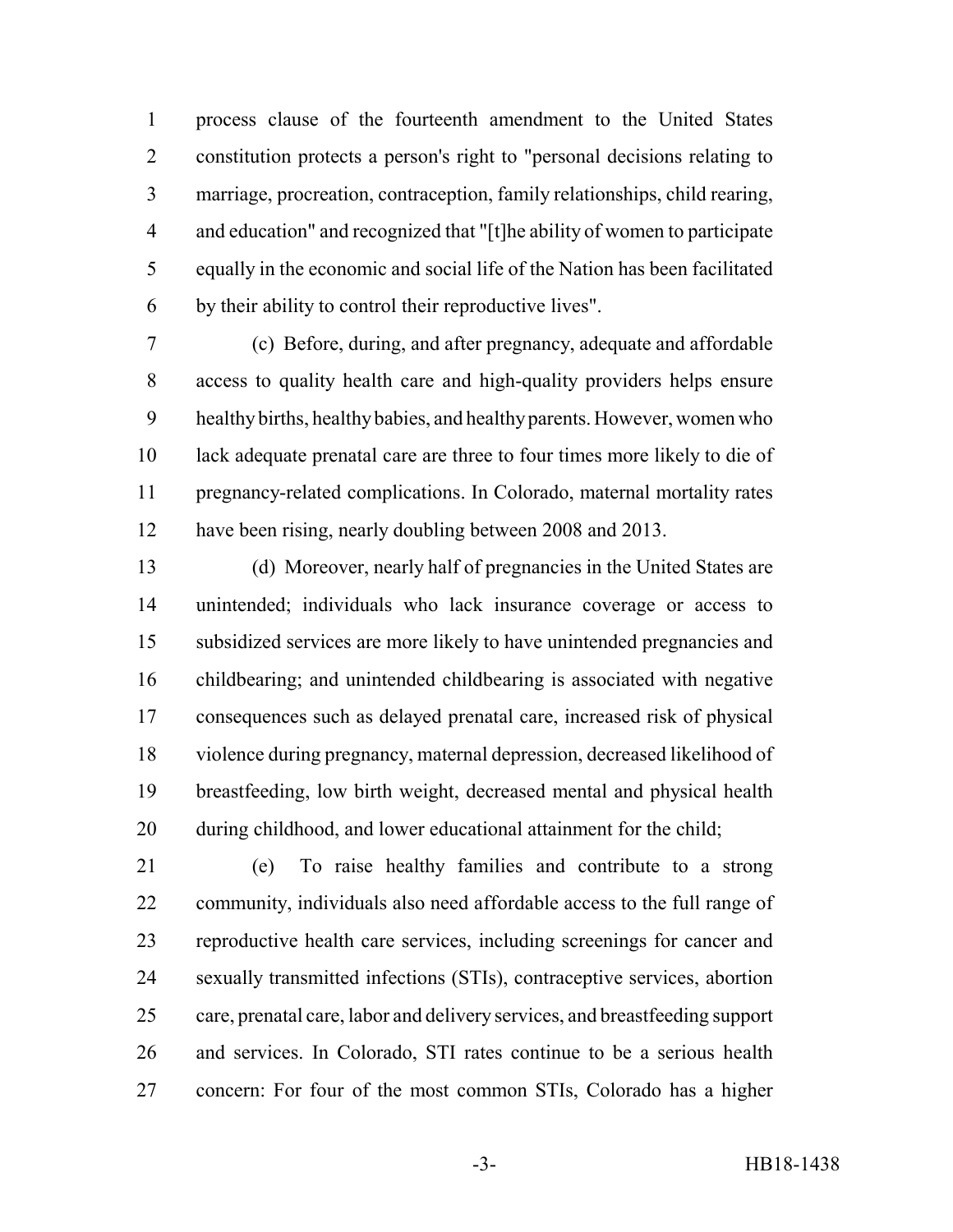incidence rate than more than fifteen other states.

 (f) The right to make private, individual health care decisions can be meaningless if reproductive health care is unaffordable. Insurance coverage for and otherwise affordable access to preventive reproductive health care services, including full pregnancy coverage, are critical to comprehensive health care and to allowing individuals and families to thrive. Therefore, it is necessary to ensure that every person in this state, regardless of income or immigration status, has access to the full range of reproductive health care services, drugs, devices, products, and procedures without the barrier of cost-sharing. In the long run, providing comprehensive reproductive health care for all Coloradans will help ensure the economic security, health, and well-being of Colorado residents.

 **SECTION 2.** In Colorado Revised Statutes, 10-16-104, **amend as it will become effective January 1, 2019,** (3)(a)(I)(A); and **add** (3.5) as follows:

 **10-16-104. Mandatory coverage provisions - definitions - rules.** (3) **Maternity coverage.** (a) (I) (A) All group sickness and accident insurance policies providing coverage within the state and issued to an employer by an entity subject to part 2 of this article 16, all group health service contracts issued by an entity subject to part 3 or 4 of this article 16 and issued to an employer, all individual sickness and accident insurance policies issued by an entity subject to part 2 of this article 16, and all individual health care or indemnity contracts issued by an entity subject to part 3 or 4 of this article 16, except supplemental policies covering a specified disease or other limited benefit, must insure against the expense of normal pregnancy and childbirth or provide coverage for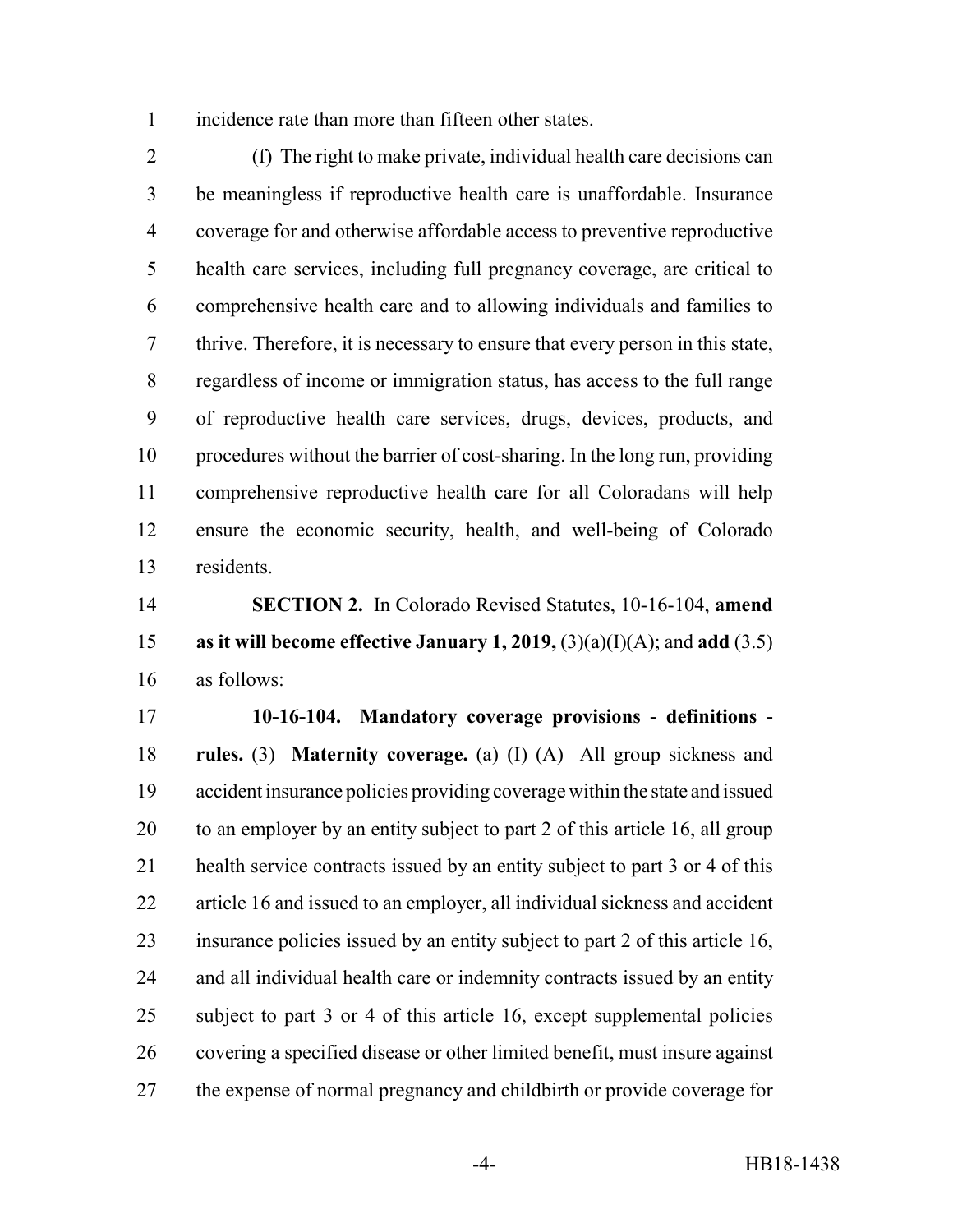maternity care and provide coverage for contraception in the same manner as any other sickness, injury, disease, or condition is otherwise covered under the policy or contract; except that coverage for contraception must be consistent with the requirements in section 10-16-104.2 AND SUBSECTION (3.5) OF THIS SECTION.

 (3.5) **Reproductive health care.** (a) ALL INDIVIDUAL AND GROUP HEALTH BENEFIT PLANS THAT ARE ISSUED, AMENDED, OR RENEWED IN THE STATE ON OR AFTER JANUARY 1, 2020, EXCEPT SUPPLEMENTAL POLICIES COVERING A SPECIFIED DISEASE OR OTHER LIMITED BENEFIT, MUST PROVIDE COVERAGE FOR ALL OF THE FOLLOWING SERVICES, DRUGS, DEVICES, PRODUCTS, AND PROCEDURES:

 (I) WOMEN'S PREVENTIVE HEALTH SERVICES IDENTIFIED BY THE HEALTH RESOURCES AND SERVICES ADMINISTRATION IN THE UNITED STATES DEPARTMENT OF HEALTH AND HUMAN SERVICES OR THE WOMEN'S PREVENTIVE SERVICES INITIATIVE AS OF JANUARY 1, 2017, IN THE FOLLOWING AREAS:

(A) BREAST CANCER SCREENING FOR AVERAGE-RISK WOMEN;

(B) BREASTFEEDING SERVICES AND SUPPLIES;

(C) SCREENING FOR CERVICAL CANCER;

**(D) CONTRACEPTION, SUBJECT TO SUBSECTION (3.5)(b) OF THIS** SECTION;

(E) SCREENING FOR GESTATIONAL DIABETES MELLITUS;

**(F) SCREENING FOR HIV INFECTION;** 

**(G) SCREENING FOR INTERPERSONAL AND DOMESTIC VIOLENCE;** 

(H) COUNSELING FOR SEXUALLY TRANSMITTED INFECTION; AND

26 (I) WELL WOMAN PREVENTIVE VISITS;

27 (II) SCREENING TO DETERMINE WHETHER COUNSELING AND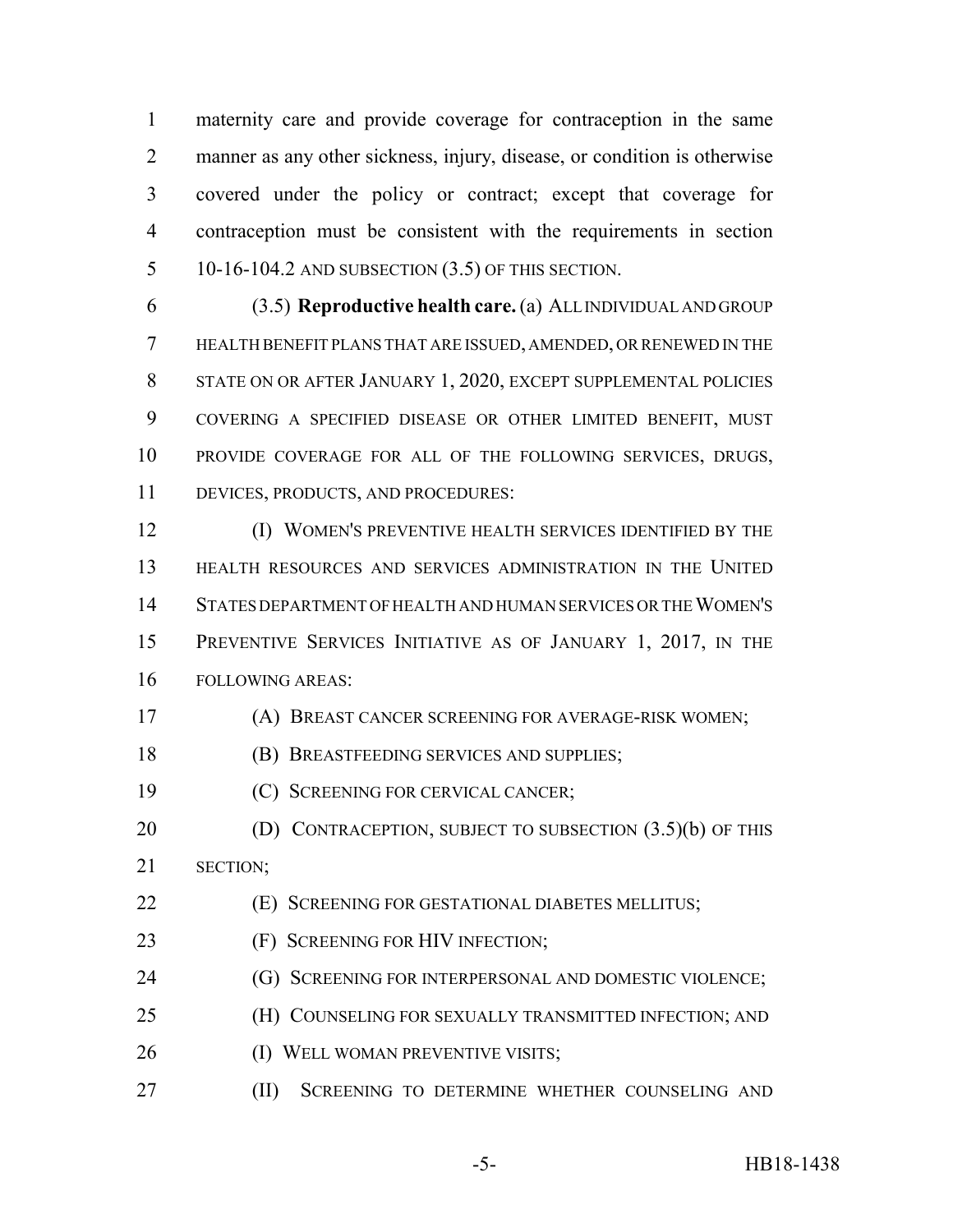TESTING RELATED TO THE BRCA1 OR BRCA2 GENETIC MUTATIONS IS 2 INDICATED AND TESTING AND GENETIC COUNSELING RELATED TO THE BRCA1 OR BRCA2 GENETIC MUTATIONS IF INDICATED;

 (III) ABORTION, TO THE EXTENT PERMITTED BY THE COLORADO CONSTITUTION; AND

 (IV) VOLUNTARY STERILIZATION AND SERVICES RELATED TO STERILIZATION, INCLUDING MANAGEMENT OF SIDE EFFECTS.

 (b) FOR PURPOSES OF THE COVERAGE REQUIRED BY THIS 9 SUBSECTION (3.5) FOR CONTRACEPTION, A HEALTH BENEFIT PLAN SUBJECT 10 TO THIS SUBSECTION (3.5) MUST PROVIDE COVERAGE FOR:

 (I) ANY CONTRACEPTIVE DRUG, DEVICE, OR PRODUCT APPROVED 12 BY THE FDA, SUBJECT TO ALL OF THE FOLLOWING:

 (A) IF THERE IS A THERAPEUTIC EQUIVALENT OF A CONTRACEPTIVE 14 DRUG, DEVICE, OR PRODUCT APPROVED BY THE FDA, THE HEALTH BENEFIT PLAN MAY PROVIDE COVERAGE FOR EITHER THE REQUESTED CONTRACEPTIVE DRUG, DEVICE, OR PRODUCT OR ONE OR MORE THERAPEUTIC EQUIVALENTS OF THE REQUESTED DRUG, DEVICE, OR PRODUCT;

 (B) IF A CONTRACEPTIVE DRUG, DEVICE, OR PRODUCT COVERED BY THE HEALTH BENEFIT PLAN IS DEEMED MEDICALLY INADVISABLE BY THE COVERED PERSON'S PROVIDER, THE HEALTH BENEFIT PLAN MUST COVER AN ALTERNATIVE CONTRACEPTIVE DRUG, DEVICE, OR PRODUCT PRESCRIBED 23 BY THE PROVIDER;

**(C) A HEALTH BENEFIT PLAN MUST PROVIDE COVERAGE WITHOUT**  A PRESCRIPTION FOR ALL CONTRACEPTIVE DRUGS THAT ARE AVAILABLE 26 FOR OVER-THE-COUNTER SALE AND ARE APPROVED BY THE FDA; AND (D) A HEALTH BENEFIT PLAN MAY NOT INFRINGE UPON A COVERED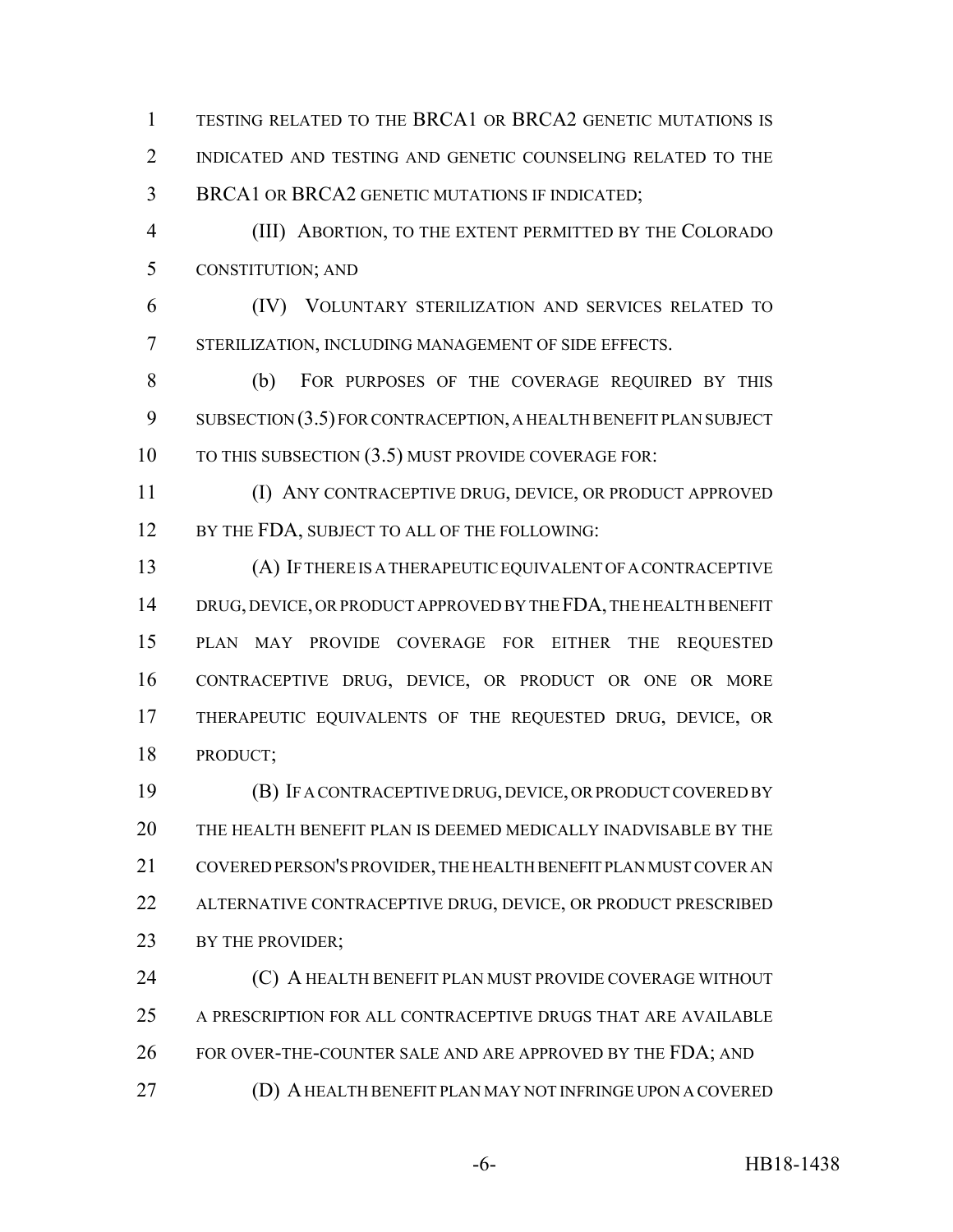PERSON'S CHOICE OF CONTRACEPTIVE DRUG, DEVICE, OR PRODUCT AND MAY NOT REQUIRE PRIOR AUTHORIZATION, STEP THERAPY, OR OTHER UTILIZATION CONTROL TECHNIQUES FOR MEDICALLY APPROPRIATE COVERED CONTRACEPTIVE DRUGS, DEVICES, OR OTHER PRODUCTS APPROVED BY THE FDA;

 (II) SERVICES RELATED TO THE ADMINISTRATION AND MONITORING OF CONTRACEPTIVE DRUGS, DEVICES, AND PRODUCTS, INCLUDING MANAGEMENT OF SIDE EFFECTS;

 (III) COUNSELING FOR CONTINUED ADHERENCE TO A PRESCRIBED REGIMEN;

## (IV) DEVICE INSERTION AND REMOVAL; AND

**(V)** THE PROVISION OF ALTERNATIVE CONTRACEPTIVE DRUGS, DEVICES, OR PRODUCTS DEEMED MEDICALLY APPROPRIATE IN THE JUDGMENT OF THE COVERED PERSON'S PROVIDER.

 (c) A CARRIER SHALL NOT IMPOSE ANY DEDUCTIBLE, COINSURANCE, COPAYMENT, OR OTHER COST-SHARING REQUIREMENT ON A COVERED PERSON FOR THE COVERAGE REQUIRED BY THIS SUBSECTION (3.5), EXCEPT TO THE EXTENT THAT COVERAGE WITHOUT COST-SHARING WOULD DISQUALIFY A HIGH-DEDUCTIBLE HEALTH BENEFIT PLAN FROM ELIGIBILITY FOR A HEALTH SAVINGS ACCOUNT PURSUANT TO 26 U.S.C. SEC. 223. A CARRIER SHALL REIMBURSE A PROVIDER FOR PROVIDING THE 22 SERVICES DESCRIBED IN THIS SUBSECTION (3.5) WITHOUT ANY DEDUCTION FOR COINSURANCE, COPAYMENTS, OR ANY OTHER COST-SHARING AMOUNTS.

25 (d) EXCEPT AS AUTHORIZED UNDER THIS SUBSECTION (3.5), A CARRIER SHALL NOT IMPOSE ANY RESTRICTIONS OR DELAYS ON THE 27 COVERAGE REQUIRED BY THIS SUBSECTION (3.5). IF AN OUT-OF-NETWORK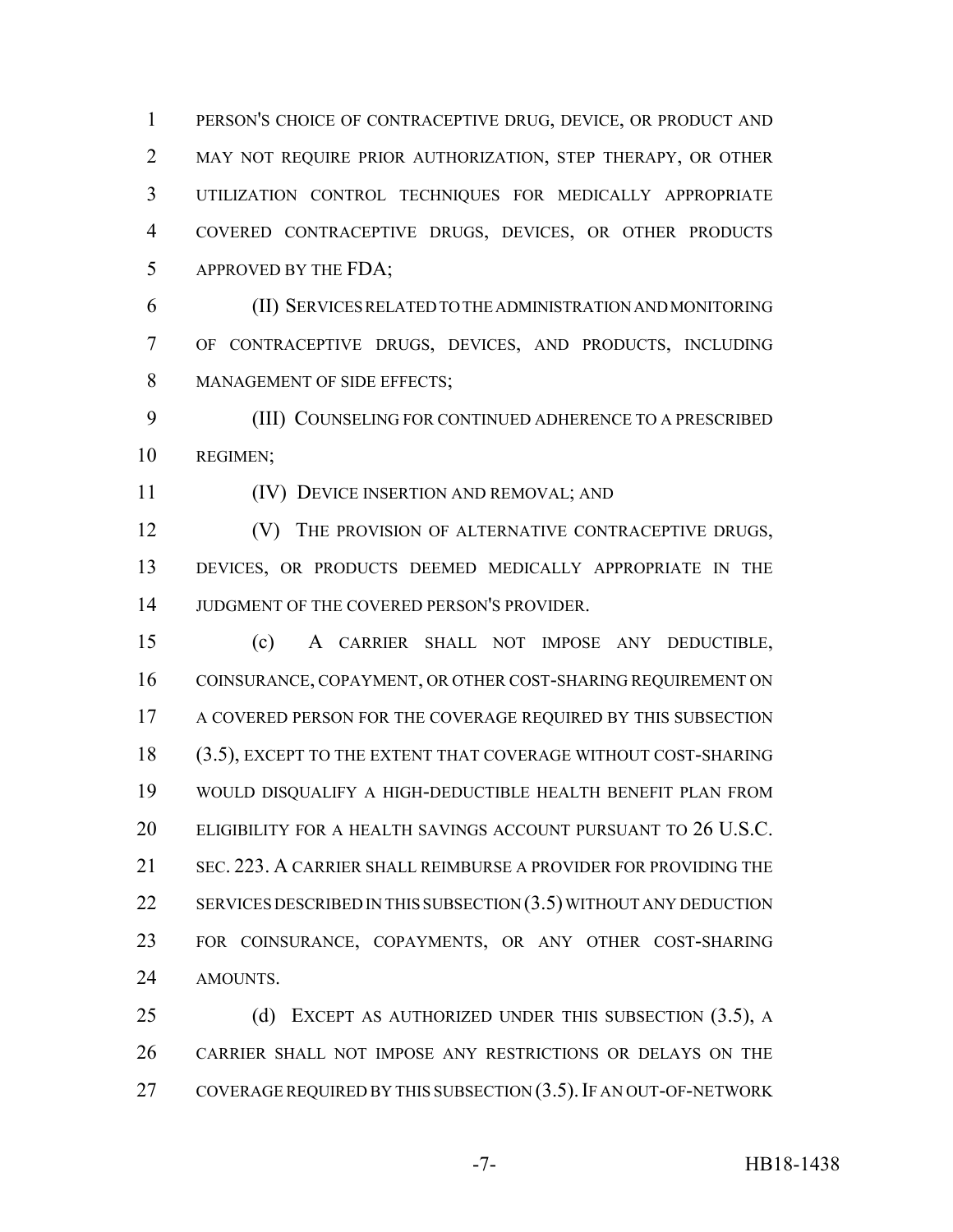PROVIDER PROVIDES SERVICES, DRUGS, DEVICES, PRODUCTS, OR PROCEDURES REQUIRED BY THIS SUBSECTION (3.5), THE CARRIER SHALL COVER THE SERVICES, DRUGS, DEVICES, PRODUCTS, OR PROCEDURES WITHOUT IMPOSING ANY COST-SHARING REQUIREMENT ON THE COVERED PERSON IF:

 (I) THERE IS NO IN-NETWORK PROVIDER TO FURNISH THE SERVICE, DRUG, DEVICE, PRODUCT, OR PROCEDURE THAT IS GEOGRAPHICALLY ACCESSIBLE OR ACCESSIBLE IN A REASONABLE AMOUNT OF TIME, AS DEFINED BY THE COMMISSIONER BY RULE; OR

 (II) AN IN-NETWORK PROVIDER IS UNABLE OR UNWILLING TO PROVIDE THE SERVICE IN A TIMELY MANNER.

 (e) THIS SUBSECTION (3.5) DOES NOT REQUIRE A CARRIER TO COVER:

(I) EXPERIMENTAL OR INVESTIGATIONAL TREATMENTS;

 (II) CLINICAL TRIALS OR DEMONSTRATION PROJECTS, EXCEPT TO 16 THE EXTENT REQUIRED UNDER SUBSECTION (20) OF THIS SECTION;

 (III) TREATMENTS THAT DO NOT CONFORM TO ACCEPTABLE AND CUSTOMARY STANDARDS OF MEDICAL PRACTICE; OR

 (IV) TREATMENTS FOR WHICH THERE ARE INSUFFICIENT DATA TO DETERMINE EFFICACY.

21 (f) (I) A CARRIER MAY OFFER TO A RELIGIOUS EMPLOYER A HEALTH BENEFIT PLAN THAT DOES NOT INCLUDE COVERAGE FOR ABORTION PROCEDURES THAT ARE CONTRARY TO THE RELIGIOUS EMPLOYER'S RELIGIOUS TENETS ONLY IF THE CARRIER NOTIFIES IN WRITING ALL EMPLOYEES WHO ARE ELIGIBLE TO BE ENROLLED IN THE RELIGIOUS EMPLOYER'S HEALTH BENEFIT PLAN OF THE PROCEDURES THE EMPLOYER 27 REFUSES TO COVER FOR RELIGIOUS REASONS.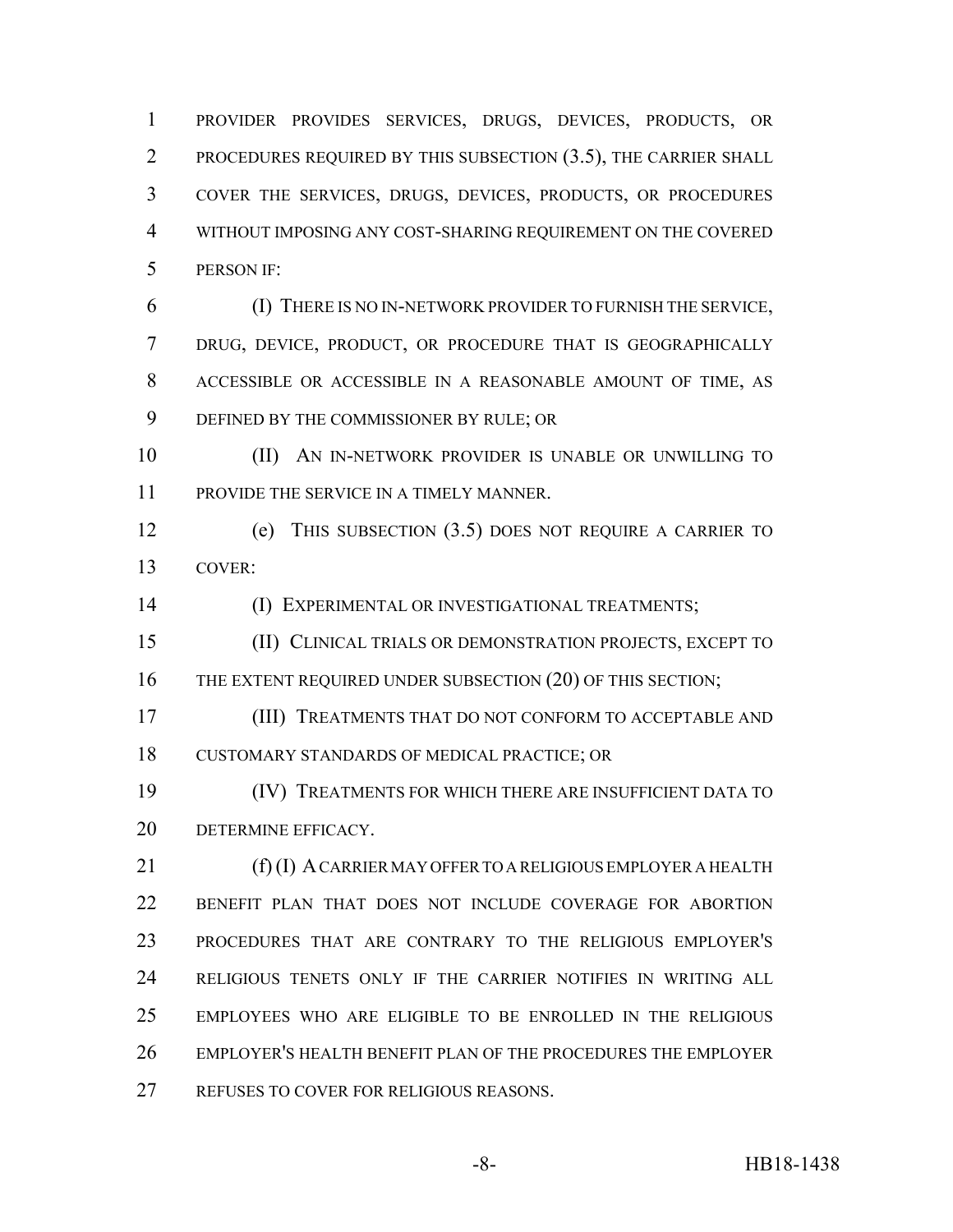(II) FOR PURPOSES OF THIS SUBSECTION (3.5)(f), A "RELIGIOUS EMPLOYER" IS AN ENTITY FOR WHICH EACH OF THE FOLLOWING IS TRUE:

 (A) THE INCULCATION OF RELIGIOUS VALUES IS THE PURPOSE OF THE ENTITY;

 (B) THE ENTITY PRIMARILY EMPLOYS PERSONS WHO SHARE THE RELIGIOUS TENETS OF THE ENTITY;

 (C) THE ENTITY SERVES PRIMARILY PERSONS WHO SHARE THE RELIGIOUS TENETS OF THE ENTITY; AND

 (D) THE ENTITY IS A NONPROFIT ORGANIZATION AS DESCRIBED IN 10 SECTION 6033 (a)(3)(A)(i) OR 6033 (a)(3)(A)(iii) OF THE FEDERAL "INTERNAL REVENUE CODE OF 1986", AS AMENDED.

 (g) IF THE COMMISSIONER CONCLUDES THAT ENFORCEMENT OF THIS SUBSECTION (3.5) MAY ADVERSELY AFFECT THE ALLOCATION OF FEDERAL FUNDS TO THIS STATE, THE COMMISSIONER MAY GRANT AN EXEMPTION TO THE REQUIREMENTS, BUT ONLY TO THE MINIMUM EXTENT NECESSARY TO ENSURE THE CONTINUED RECEIPT OF FEDERAL FUNDS.

 (h) A CARRIER THAT IS SUBJECT TO THIS SUBSECTION (3.5) SHALL MAKE READILY ACCESSIBLE TO COVERED PERSONS AND POTENTIAL COVERED PERSONS, IN A CONSUMER-FRIENDLY FORMAT, INFORMATION 20 ABOUT THE COVERAGE DESCRIBED IN THIS SUBSECTION (3.5). THE CARRIER MUST PROVIDE THE INFORMATION ON ITS WEBSITE AND IN WRITING UPON REQUEST BY A COVERED PERSON OR POTENTIAL COVERED PERSON.

23 (i) (I) A CARRIER SHALL NOT, ON THE BASIS OF ACTUAL OR PERCEIVED RACE, COLOR, NATIONAL ORIGIN, SEX, SEXUAL ORIENTATION, GENDER IDENTITY, RELIGION, AGE, OR DISABILITY:

 (A) EXCLUDE AN INDIVIDUAL FROM PARTICIPATION IN, DENY AN INDIVIDUAL BENEFITS UNDER, OR OTHERWISE SUBJECT AN INDIVIDUAL TO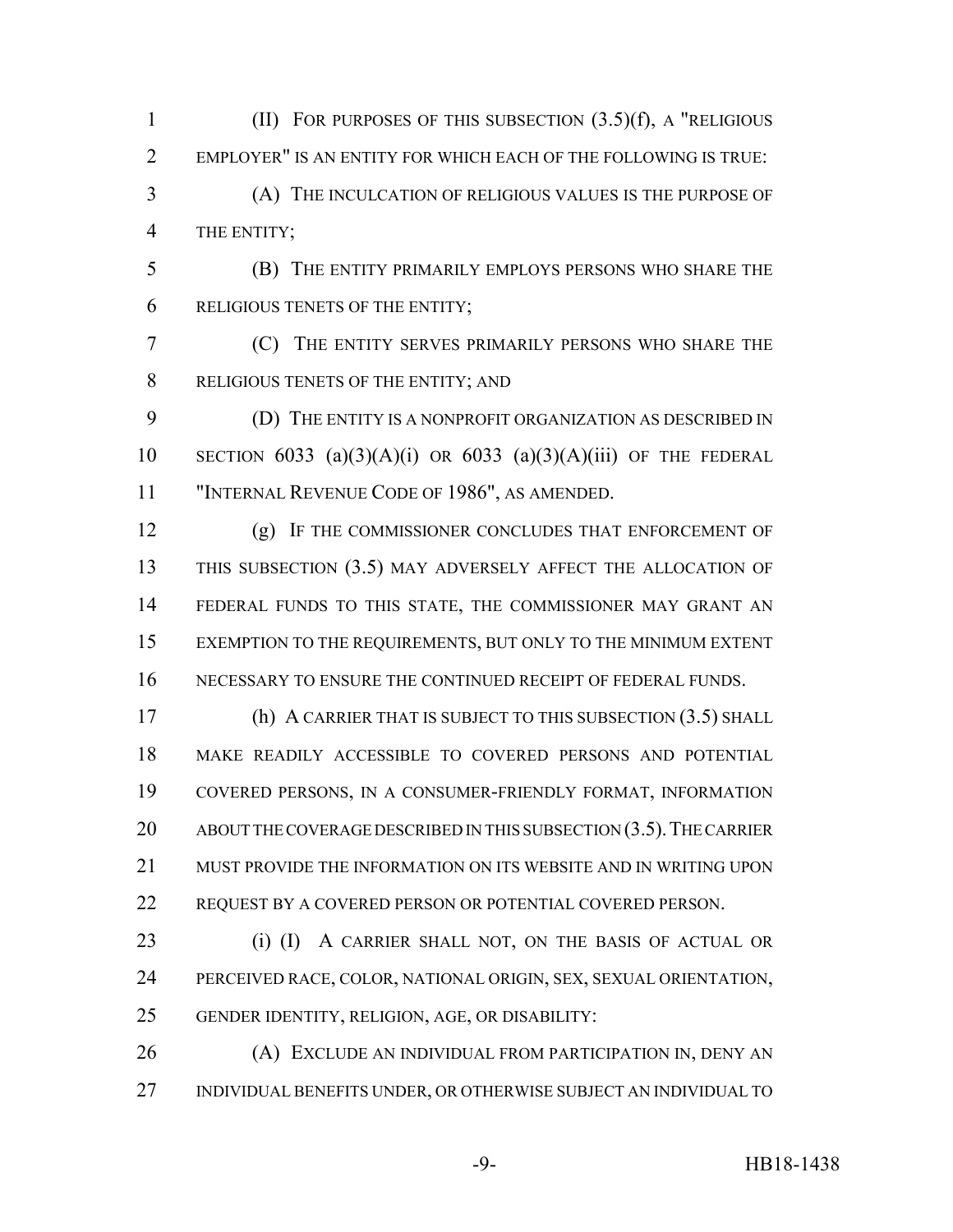DISCRIMINATION IN THE ADMINISTRATION OF THE TERMS AND CONDITIONS OF A HEALTH BENEFIT PLAN SUBJECT TO THIS SUBSECTION (3.5); OR (B) DISCRIMINATE IN THE COVERAGE OF OR PAYMENT FOR THE SERVICES, DRUGS, DEVICES, PRODUCTS, AND PROCEDURES DESCRIBED IN 5 THIS SUBSECTION (3.5). (II) A CARRIER WHO VIOLATES THIS SUBSECTION (3.5)(i) COMMITS A DISCRIMINATORY AND UNLAWFUL PRACTICE UNDER SECTION 24-34-601 AND IS SUBJECT TO PENALTIES, CIVIL LIABILITY, AND OTHER RELIEF 9 SPECIFIED IN PART 6 OF ARTICLE 34 OF TITLE 24. **SECTION 3.** In Colorado Revised Statutes, 10-16-102, **add** (27.5) as follows: **10-16-102. Definitions.** As used in this article 16, unless the context otherwise requires: (27.5) "FDA" MEANS THE FEDERAL FOOD AND DRUG ADMINISTRATION. **SECTION 4.** In Colorado Revised Statutes, **add** 25.5-5-324 as follows: **25.5-5-324. Reproductive health care program - required reimbursements - limited or no federal financial participation - definitions - rules - data collection.** (1) AS USED IN THIS SECTION, 21 UNLESS THE CONTEXT OTHERWISE REQUIRES: (a) "CHILDREN'S BASIC HEALTH PLAN" MEANS THE HEALTH PLAN 23 CREATED PURSUANT TO ARTICLE 8 OF THIS TITLE 25.5. (b) "ELIGIBLE INDIVIDUAL" MEANS AN INDIVIDUAL WITH REPRODUCTIVE HEALTH CARE NEEDS WHO: 26 (I) IS ELIGIBLE FOR AND ENROLLED IN THE MEDICAL ASSISTANCE PROGRAM;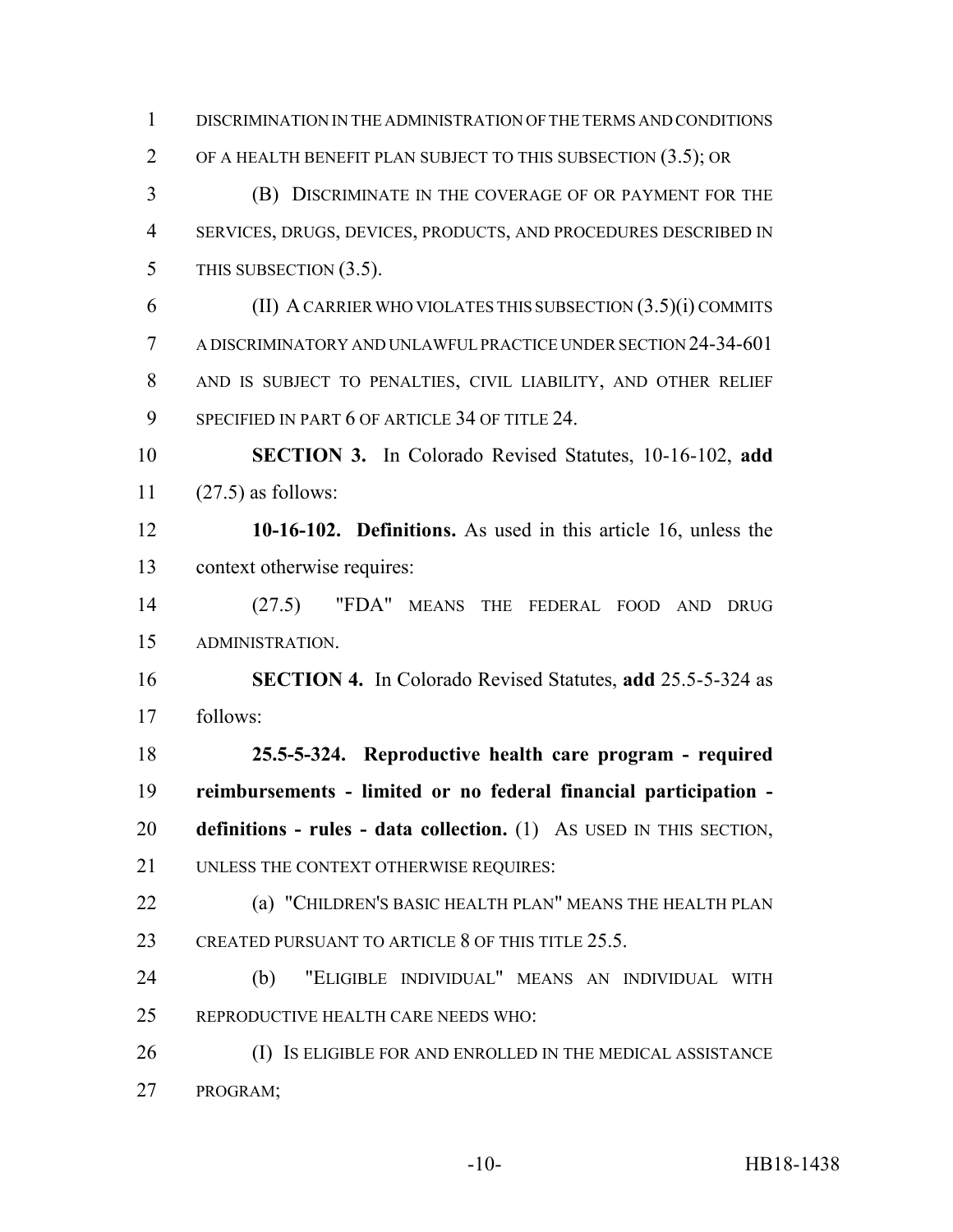(II) WOULD BE ELIGIBLE TO ENROLL IN THE MEDICAL ASSISTANCE PROGRAM BUT FOR 8 U.S.C. SECS. 1611 AND 1612 AND SECTION 3 25.5-5-101 (2)(b); OR

 (III) IS ELIGIBLE FOR AND ENROLLED IN THE CHILDREN'S BASIC HEALTH PLAN.

 (c) "FDA" MEANS THE FEDERAL FOOD AND DRUG ADMINISTRATION.

8 (d) "MEDICAL ASSISTANCE PROGRAM" MEANS THE PROGRAM ESTABLISHED IN THIS ARTICLE 5 AND ARTICLES 4 AND 6 OF THIS TITLE 25.5.

 (e) "REPRODUCTIVE HEALTH CARE PROGRAM" MEANS THE PROGRAM ESTABLISHED IN THIS SECTION.

 (2) THE STATE DEPARTMENT SHALL ADMINISTER A REPRODUCTIVE HEALTH CARE PROGRAM TO REIMBURSE THE COST OF THE FOLLOWING MEDICALLY NECESSARY REPRODUCTIVE HEALTH CARE SERVICES, DRUGS, DEVICES, PRODUCTS, AND PROCEDURES FOR ELIGIBLE INDIVIDUALS:

 (a) WOMEN'S PREVENTIVE HEALTH SERVICES IDENTIFIED BY THE HEALTH RESOURCES AND SERVICES ADMINISTRATION IN THE UNITED STATES DEPARTMENT OF HEALTH AND HUMAN SERVICES OR THE WOMEN'S PREVENTIVE SERVICES INITIATIVE AS OF JANUARY 1, 2017, IN THE FOLLOWING AREAS:

**(I) BREAST CANCER SCREENING FOR AVERAGE-RISK WOMEN;** 

**(II) BREASTFEEDING SERVICES AND SUPPLIES;** 

23 (III) SCREENING FOR CERVICAL CANCER;

24 (IV) CONTRACEPTION, SUBJECT TO SUBSECTION (3) OF THIS SECTION;

(V) SCREENING FOR GESTATIONAL DIABETES MELLITUS;

**(VI) SCREENING FOR HIV INFECTION;**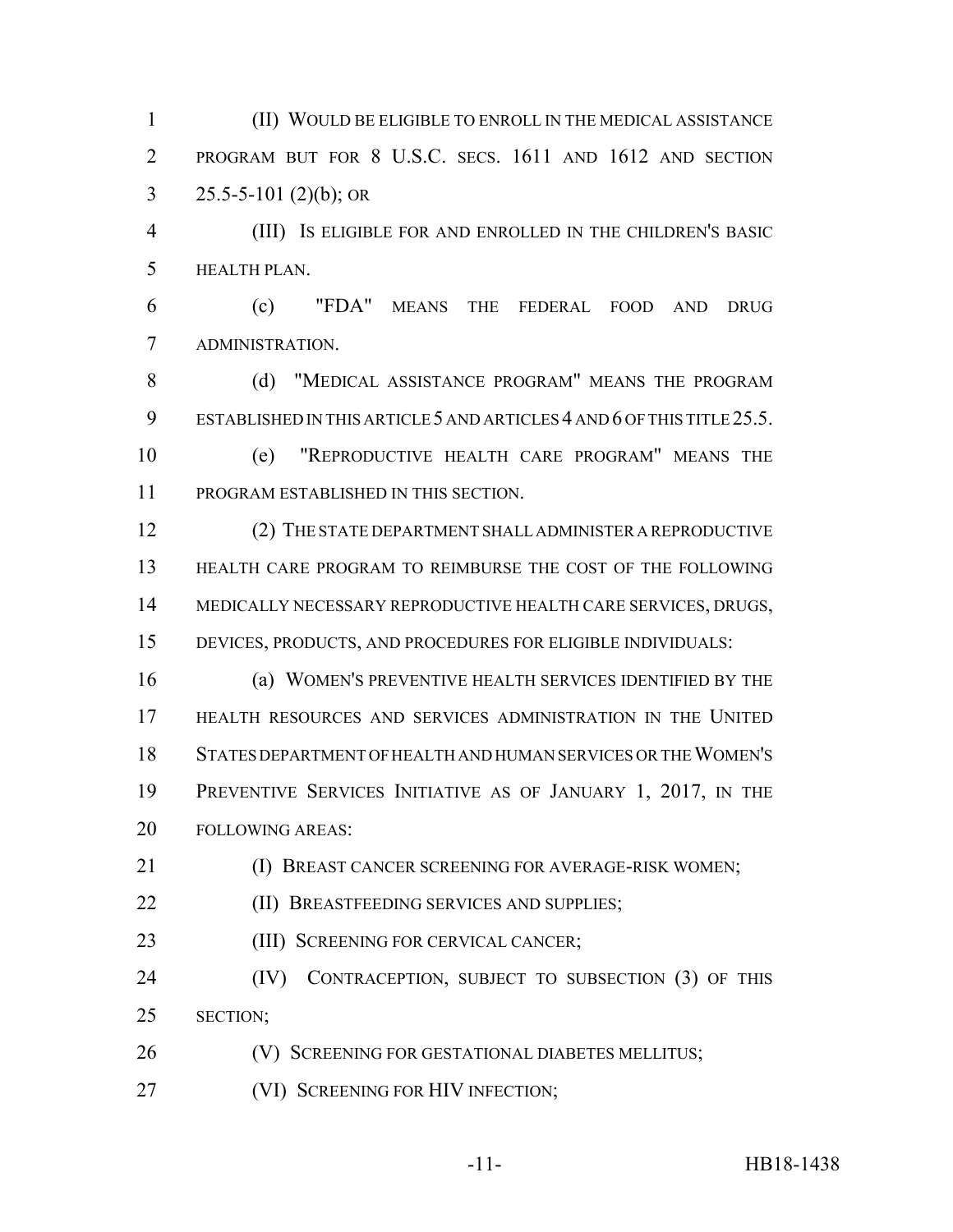(VII) SCREENING FOR INTERPERSONAL AND DOMESTIC VIOLENCE;

(VIII) COUNSELING FOR SEXUALLY TRANSMITTED INFECTION; AND

(IX) WELL WOMAN PREVENTIVE VISITS;

 (b) SCREENING TO DETERMINE WHETHER COUNSELING AND TESTING RELATED TO THE BRCA1 OR BRCA2 GENETIC MUTATIONS IS INDICATED AND TESTING AND GENETIC COUNSELING RELATED TO THE 7 BRCA1 OR BRCA2 GENETIC MUTATIONS IF INDICATED;

8 (c) ABORTION, TO THE EXTENT PERMITTED BY THE COLORADO CONSTITUTION; AND

 (d) VOLUNTARY STERILIZATION AND SERVICES RELATED TO STERILIZATION, INCLUDING MANAGEMENT OF SIDE EFFECTS.

 (3) FOR PURPOSES OF THE BENEFITS REQUIRED BY SUBSECTION (2)(a)(IV) OF THIS SECTION FOR CONTRACEPTION, THE REPRODUCTIVE HEALTH CARE PROGRAM MUST REIMBURSE THE COST OF:

 (a) ANY CONTRACEPTIVE DRUG, DEVICE, OR PRODUCT APPROVED 16 BY THE FDA, SUBJECT TO ALL OF THE FOLLOWING:

 (I) IF THERE IS A THERAPEUTIC EQUIVALENT OF A CONTRACEPTIVE 18 DRUG, DEVICE, OR PRODUCT APPROVED BY THE FDA, THE REPRODUCTIVE HEALTH CARE PROGRAM MAY REIMBURSE THE COST OF EITHER THE REQUESTED CONTRACEPTIVE DRUG, DEVICE, OR PRODUCT OR ONE OR MORE THERAPEUTIC EQUIVALENTS OF THE REQUESTED DRUG, DEVICE, OR PRODUCT;

**(II)** IF A CONTRACEPTIVE DRUG, DEVICE, OR PRODUCT IS DEEMED MEDICALLY INADVISABLE BY THE ELIGIBLE INDIVIDUAL'S PROVIDER, THE REPRODUCTIVE HEALTH CARE PROGRAM MUST REIMBURSE THE COST FOR AN ALTERNATIVE CONTRACEPTIVE DRUG, DEVICE, OR PRODUCT PRESCRIBED BY THE PROVIDER;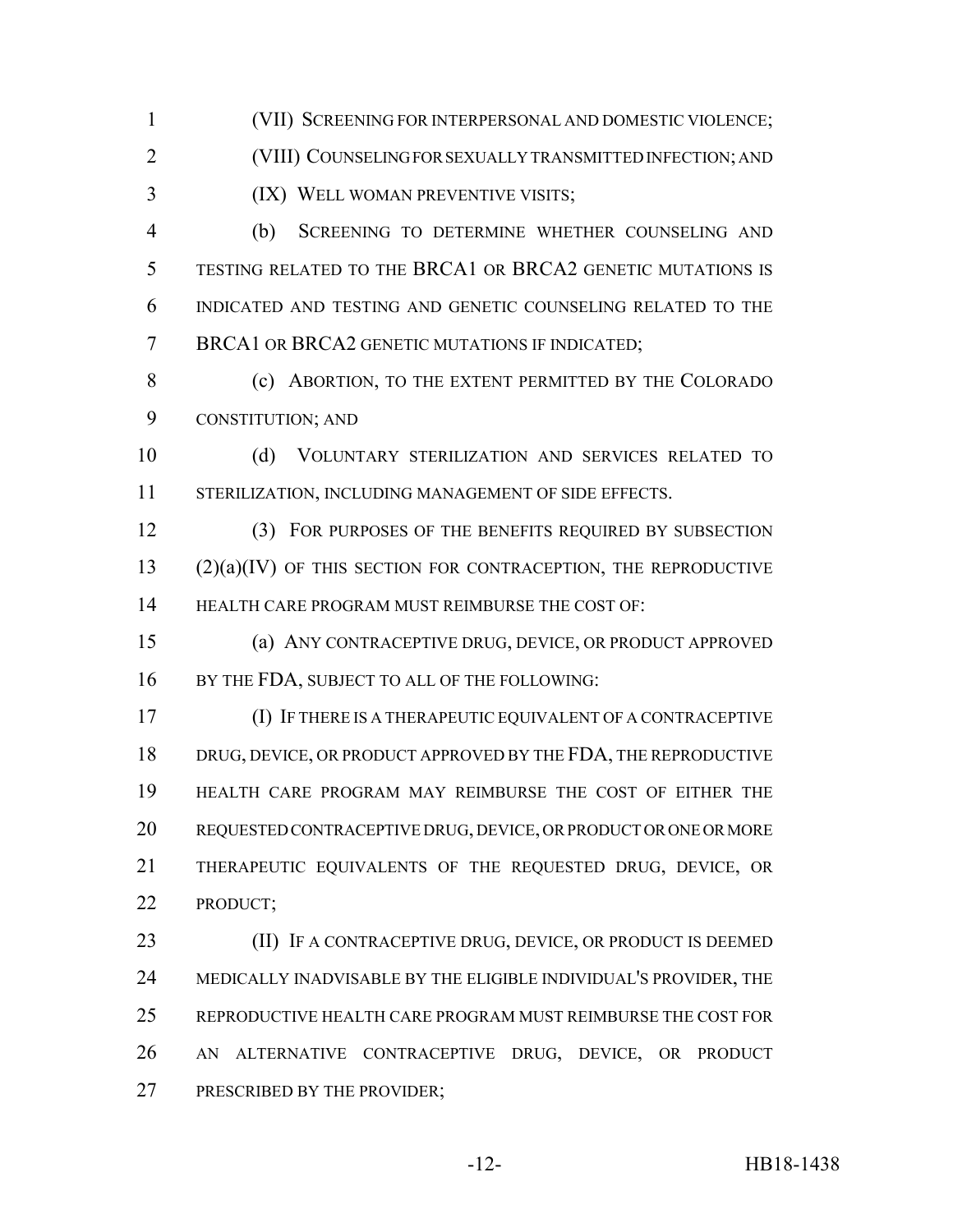(III) THE REPRODUCTIVE HEALTH CARE PROGRAM MUST PROVIDE THE REIMBURSEMENT WITHOUT A PRESCRIPTION FOR ALL CONTRACEPTIVE DRUGS THAT ARE AVAILABLE FOR OVER-THE-COUNTER SALE AND ARE APPROVED BY THE FDA; AND

 (IV) THE REPRODUCTIVE HEALTH CARE PROGRAM MAY NOT INFRINGE UPON AN ELIGIBLE INDIVIDUAL'S CHOICE OF CONTRACEPTIVE DRUG, DEVICE, OR PRODUCT AND MAY NOT REQUIRE PRIOR AUTHORIZATION, STEP THERAPY, OR OTHER UTILIZATION CONTROL TECHNIQUES FOR MEDICALLY NECESSARY COVERED CONTRACEPTIVE 10 DRUGS, DEVICES, OR OTHER PRODUCTS APPROVED BY THE FDA;

 (b) SERVICES RELATED TO THE ADMINISTRATION AND MONITORING OF CONTRACEPTIVE DRUGS, DEVICES, AND PRODUCTS, INCLUDING 13 MANAGEMENT OF SIDE EFFECTS;

 (c) COUNSELING FOR CONTINUED ADHERENCE TO A PRESCRIBED REGIMEN;

(d) DEVICE INSERTION AND REMOVAL; AND

 (e) THE PROVISION OF ALTERNATIVE CONTRACEPTIVE DRUGS, DEVICES, OR PRODUCTS DEEMED MEDICALLY NECESSARY IN THE JUDGMENT OF THE ELIGIBLE INDIVIDUAL'S PROVIDER.

20 (4) FOR A PREGNANT INDIVIDUAL WHO IS DETERMINED ELIGIBLE UNDER SECTION 25.5-5-101 OR 25.5-8-109, NOTWITHSTANDING SECTIONS 25.5-5-101 (1)(c) AND 25.5-8-109 (5)(a)(I), BENEFITS UNDER THE MEDICAL ASSISTANCE PROGRAM OR THE CHILDREN'S BASIC HEALTH PLAN, AS APPLICABLE, CONTINUE FOR THE ONE HUNDRED EIGHTY DAYS FOLLOWING THE PREGNANCY, EVEN IF THE INDIVIDUAL'S ELIGIBILITY WOULD OTHERWISE TERMINATE DURING THAT PERIOD DUE TO AN INCREASE IN INCOME.